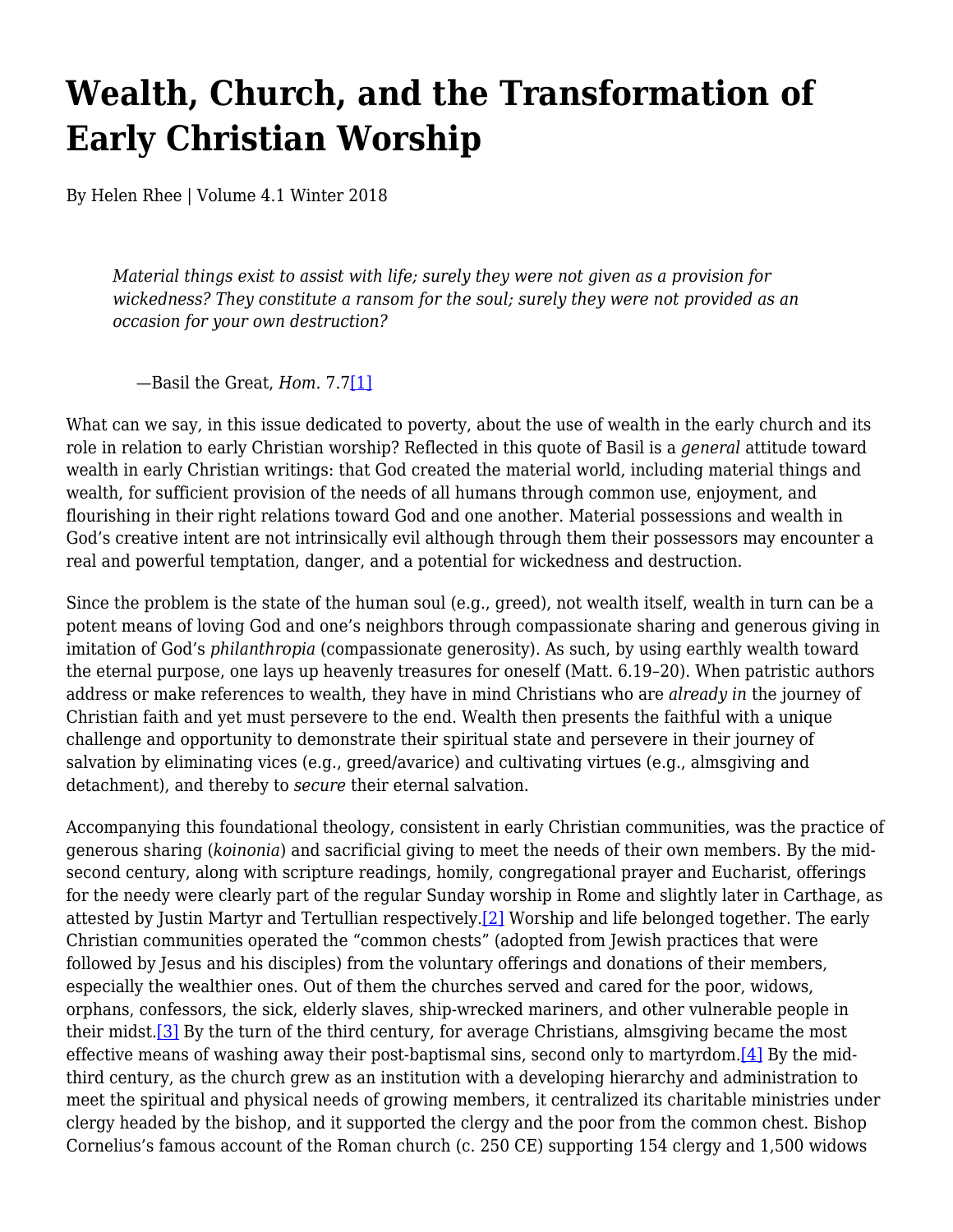<span id="page-1-0"></span>and others in distress suggests a well-organized and broad-based community with substantial resources at its disposal[.\[5\]](#page-3-4)

## *One would imagine already formalized liturgies and worship spaces woven together with well-organized care of the poor and vulnerable, with significant ecclesial wealth and social prominence of Christians before the Constantinian "revolution."*

<span id="page-1-1"></span>Along with the episcopal centralization of almsgiving (offering) and its distribution, the institutional strength of the church manifested itself in its growing ownership and management of various properties that affected its worship. Throughout the third century, churches in major cities around the Mediterranean world, despite their illegal status, *de facto* owned cemeteries, altars, and buildings. Space dictates possibilities for worship and liturgy. Christians worshiped at cemeteries<sup>[6]</sup> and at remodeled house churches with an elongated assembly hall, interior baptistery, and a separate room for catechumens, such as the *domus ecclesiae* in Dura-Europos, Syria (c. 240 CE). Bishop Cyprian of Carthage (250 CE) mentions an elevated pulpit and separate seating arrangements between clergy/presbyters and laity, and between laymen and laywomen, the latter of which is also attested in a Syriac church manual *Didascalia*. By the time of the Great Persecution in the early fourth century, it is clear that church buildings resembling the basilical structure of formal elongated halls became wellidentified by the general populace and government authorities, as Diocletian's first edict included the razing of churches[.\[7\]](#page-3-6) Moreover, churches owned various resources for liturgy such as gold and silver cups, lamps of gold, silver, or bronze, candles, and even libraries of sacred books. There were also resources for charity in storage rooms, such as men's and women's clothing, shoes, food, oil, and money.<sup>[8]</sup> One would imagine already formalized liturgies and worship spaces woven together with well-organized care of the poor and vulnerable, with significant ecclesial wealth and social prominence of Christians *before* the Constantinian "revolution."

## <span id="page-1-3"></span><span id="page-1-2"></span>*No longer merely serving the Christian poor with the offerings from the faithful (especially the wealthy), the churches were bound to serve the poor of the empire as a public service in return for public privileges.*

<span id="page-1-5"></span><span id="page-1-4"></span>The Emperor Constantine's legalization of Christianity in 312 CE and his and subsequent pro-Christian imperial policies throughout the fourth century brought about a watershed in every aspect of the church and Christian worship. Constantine's unprecedented imperial patronage of the church, including financial subsidy, tax exemption, and clerical exemption from compulsory public services[,\[9\]](#page-3-8) along with "a system of gifts of food to churches, grain allowances to nuns, widows, and others in church services,"[\[10\]](#page-3-9) was revolutionary in two specific areas pertinent to our topic. First, it exponentially increased the scale of the church's charity and wealth and the impact that this had on Roman society as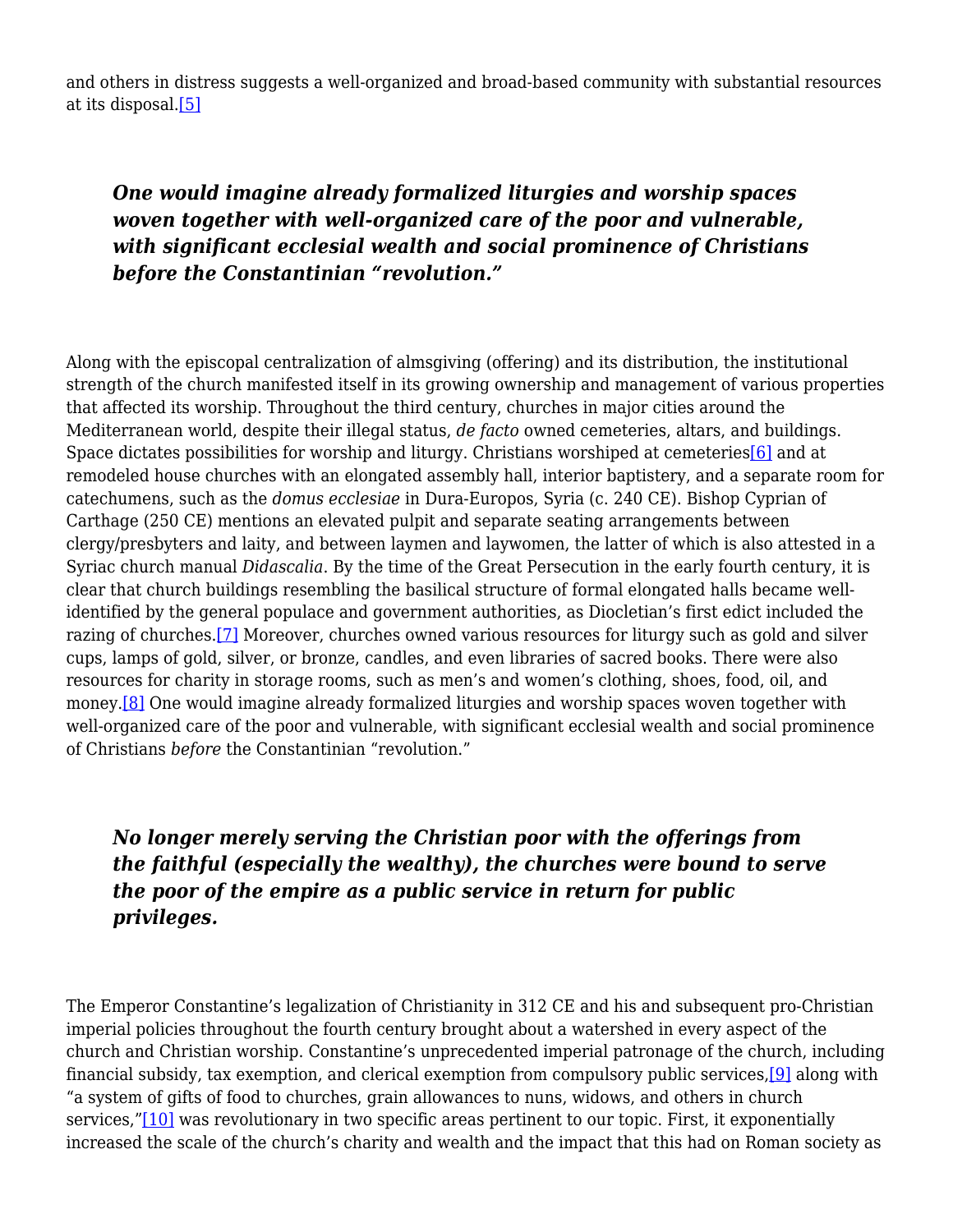a whole. No longer merely serving the Christian poor with the offerings from the faithful (especially the wealthy), the churches were bound to serve the poor of the empire as a public service in return for public privileges[,\[11\]](#page-3-10) now accountable to the imperial throne.

<span id="page-2-1"></span><span id="page-2-0"></span>This change linked Christian identity even more closely to the church's care of the poor in Roman society, and the bishop consolidated his position as the "lover of the poor" and the "governor of the poor" *par excellence*.[\[12\]](#page-3-11) It did not prompt the development of any new theological base for the work that the church had been doing for centuries; but it highlighted the identification of the poor with Christ that was found in Matthew 25:31–45 in particular: in *every* poor person, Christ is fed, given to drink, and welcomed as a guest. As Ambrose had written: "Minister to a poor person and you have served Christ" (*De uiduis*. 9.54).

<span id="page-2-3"></span><span id="page-2-2"></span>Second, Constantine's grandiose church building projects throughout the empire, particularly in Rome, Antioch, Constantinople, and the Holy Land, opened a new horizon for contextualizing and reenvisioning worship with a new sense of scale. For example, Christians worshipping at the basilicas of St. Peter's, St. Paul's, and St. John Lateran in Rome, the octagonal Golden Church in Antioch, and the Church of the Twelve Apostles in Constantinople, with its cruciform plan, found their liturgy transformed to fill the massive spaces of their churches, which now included colossal marble columns and capitals and gold-laid roofs.[\[13\]](#page-3-12) Constantine insisted that the church buildings should "surpass all others in beauty . . . for it is only fitting the most marvelous place in the world should be worthily decorated.["\[14\]](#page-3-13) Bishops of metropolitan cities, such as Ambrose of Milan and Pope Sixtus III of Rome, also became great patrons of grand basilicas and advocated decorating churches with biblical wall mosaics of great visual splendor. The combined imperial wealth and ecclesiastical/episcopal wealth created newly constructed sacred spaces which worshippers were led to identify with the heavenly Jerusalem of the Apocalypse, built of gold, pearls, and precious gems. This joint effort of church and state also incorporated aspects of Greco-Roman civic religion into Christian worship, such as sacred images and processions carrying relics, icons, and *palladia*.[\[15\]](#page-3-14) Wealthy laypeople, both ascetics and non-ascetics, increasingly chose to give gifts to build and adorn the churches for the ransom of their souls[.\[16\]](#page-3-15)

<span id="page-2-6"></span><span id="page-2-5"></span><span id="page-2-4"></span>Can the church for and of the poor and the church of such gilded splendor be reconciled? Eusebius made clear that it was Constantine's love for Christ and his church that drove Constantine's costly projects. In words of Dominic Janes, "Adornment of churches was accepted as morally good, as one form of Christian gift; just as another was giving doles to the poor.["\[17\]](#page-4-0) In the newly contextualized (imperial) Christianity, these two forms of giving were both appropriate and valuable means to demonstrate the givers' love for God and their neighbors and to lay up heavenly treasures for their salvation. Furthermore, while church leaders regularly denounced jewels and ornaments worn and displayed by rich Christians as a form of self-glory, even ascetic bishops had no qualms about precious metals and exquisite decorations of the church, which they interpreted as revealing the inherent beauty and worth of Christian liturgy and space.

<span id="page-2-9"></span><span id="page-2-8"></span><span id="page-2-7"></span>Finally, a deeper theological justification lies in the physicality of faith. Given God's creative intent, material things such as gold, silver, and icons can be used to communicate spiritual realities. According to John Chrysostom, the Old Testament Temple with its gold and jewels was a "type" for spiritual realities of the new covenant in Christ; its true significance was in the spiritual realities that each of the beautiful and radiant objects represented.[\[18\]](#page-4-1) The beautiful objects and actions of liturgy in a beautiful church serve as a type or representation of glorious spiritual realities as they lead the believers to "see one thing and believe another.["\[19\]](#page-4-2) In this the realities of salvation have indeed become concrete to the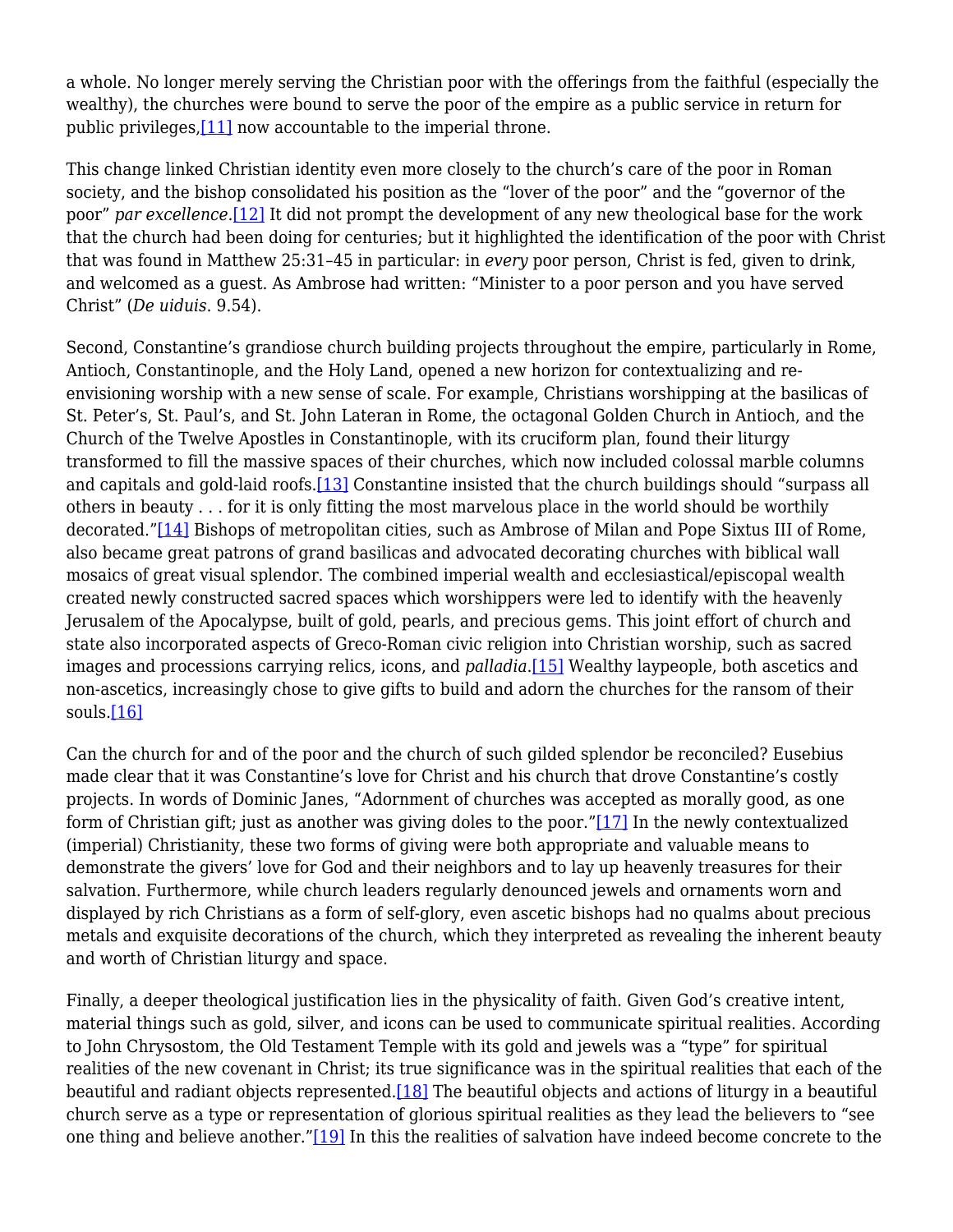

*Rev. Dr. Helen Rhee is Professor of History of Christianity at Westmont College, Santa Barbara, CA. She graduated from UC Berkeley with a degree in history and earned a Master of Divinity and a Doctor of Philosophy at Fuller Theological Seminary. She is an ordained minister of Free Methodist Church Santa Barbara. Her books include* Early Christian Literature: Christ and Culture in the Second and Third Centuries, Loving the Poor, Saving the Rich: Wealth, Poverty, and Early Christian Formation*, and* Wealth and Poverty in Early Christianity. *Her latest book project is* Pain, Illness, and Healthcare in Early Christianity *in conversation with Greco-Roman medicine in Late*

*Antiquity.*

<span id="page-3-0"></span>[\[1\]](#page-0-0) My translation.

- <span id="page-3-1"></span>[\[2\]](#page-0-1) Justin Martyr, 1 *Apol*. 14; 67.6; Tertullian, *Apol*. 39.5.
- <span id="page-3-2"></span>[\[3\]](#page-0-2) Cf. Justin Martyr, 1 *Apol*. 14; 67.6;Tertullian, *Apol*. 39.5; Cyprian, *Ep*. 2.2.2.
- <span id="page-3-3"></span>[\[4\]](#page-0-3) Unlike martyrdom, however, almsgiving was repeatable.

<span id="page-3-4"></span>[\[5\]](#page-1-0) Eusebius, *HE* 6.43.2.

<span id="page-3-5"></span>[\[6\]](#page-1-1) E.g., Cyprian, *Ep*. 80.1.4; *Acts Cyprian* 1.7;

<span id="page-3-6"></span>[\[7\]](#page-1-2) H. Rhee, *Loving the Poor, Saving the Rich: Wealth, Poverty, and Early Christian Formation* (Grand Rapids, MI: Baker Academic, 2012), 153; see Eusebius *HE* 8.1.5; 8.2.4; Lactantius, *Mort*. 12.

<span id="page-3-7"></span>[\[8\]](#page-1-3) Cf. P.Oxy. XXXIII, 2673, in Rhee, *Loving the Poor, Saving the Rich*, 154.

<span id="page-3-8"></span>[\[9\]](#page-1-4) Constantine's imperial patronage of the church did not exceed what was expected of the imperial patronage of the Roman state religion.

<span id="page-3-9"></span>[\[10\]](#page-1-5) R. MacMullen, *Christianizing the Roman Empire (A.D. 100–400)* (New Haven: Yale University Press, 1984), 49.

<span id="page-3-10"></span>[\[11\]](#page-2-0) Cf. Brown, *Poverty and Leadership in the Later Roman Empire* (Hanover, NH: University Press of New England, 2002), 31.

<span id="page-3-11"></span>[\[12\]](#page-2-1) Rhee, *Loving the Poor, Saving the Rich*, 181; also Brown, *Poverty and Leadership,* 32, 45.

<span id="page-3-12"></span>[\[13\]](#page-2-2) Cf. Eusebius, *Life of Constantine*, 3.36.

- <span id="page-3-13"></span>[\[14\]](#page-2-3) Eusebius, *Life of Constantine,* 3.31.
- <span id="page-3-14"></span>[\[15\]](#page-2-4) J. Elsner, *Imperial Rome and Christian Triumph* (Oxford: Oxford University Press, 1998), 150

<span id="page-3-15"></span>[\[16\]](#page-2-5) On this topic, see P. Brown, *The Ransom of the Soul: Afterlife and Wealth in Early Western*